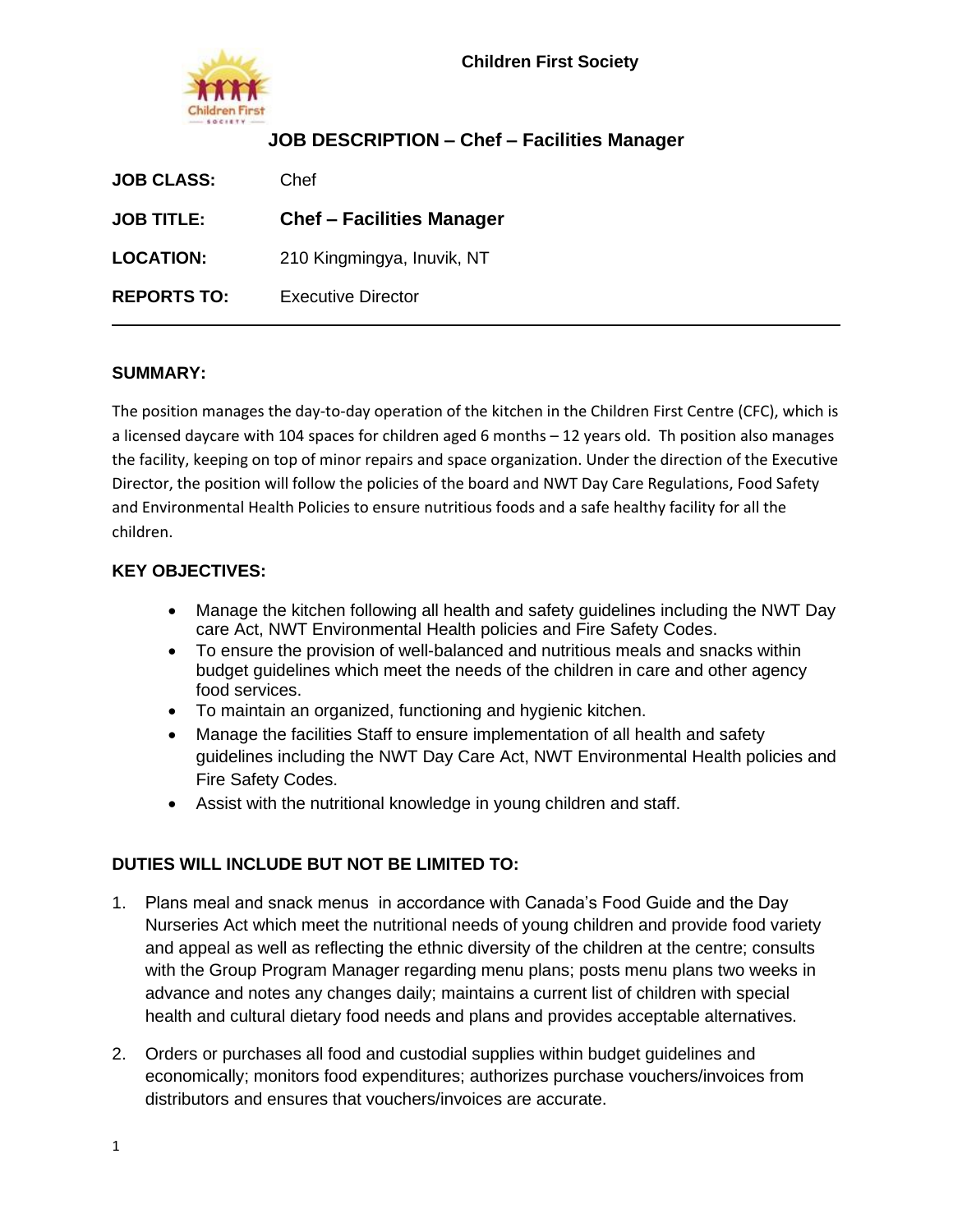- 3. Maintains food and kitchen household supplies by receiving and storing deliveries in hygienic and organized conditions and monitoring stock; rotates food stock to ensure quality; keeps accurate stock control for record-keeping purposes.
- 4. Provides meals and snacks daily by preparing food for immediate or future serving in compliance with health regulations; assists in serving meals to children, when required.
- 5. Maintains hygiene standards as defined under the Food Premises Act; keeps kitchen, cupboard, kitchen equipment and food storage areas clean and organized by cleaning pots, counters, equipment and dishes; loading and operating dishwasher; cleaning coolers, pantry and appliances; maintaining equipment and arranging for servicing of appliances when needed.
- 6. Provides afternoon snacks and beverages for children attending the summer camp program by preparing food and, when necessary, delivering it to off-site location.
- 7. Plans and caters food services for parenting, board and executive meetings and any other agency functions or special events.
- 8. Supervises, trains and evaluates the facilities staff and occasional students and volunteers; arranges own replacement for short term absences with facilities staff.
- 9. Recommends budget priorities for kitchen equipment purchases and receives petty cash related to program food services.
- 10. Demonstrates care and interest in children; encourages a positive attitude towards food and nutrition; may assist with supervision of children at mealtimes.
- 11. Communicates daily with program staff concerning attendance, special needs, special events, outings and changes in schedule and accommodates whenever possible; evaluates meals and snacks with teaching staff.
- 12. Attends facility and general staff meetings and participates in WHMIS and Food Handler's workshops and any other opportunities for professional growth and development.
- 13. Assist with the day-to-day observation of facilities needs, and minor repairs
- 14. Assist staff in cooking experiences for the children by arranging supplies and reviewing recipes, may present nutritional information to the children and staff and encourage kitchen science and nutritional programming for children in developmentally appropriate ways
- 15. Other related duties as may be assigned by the Executive Director.

.